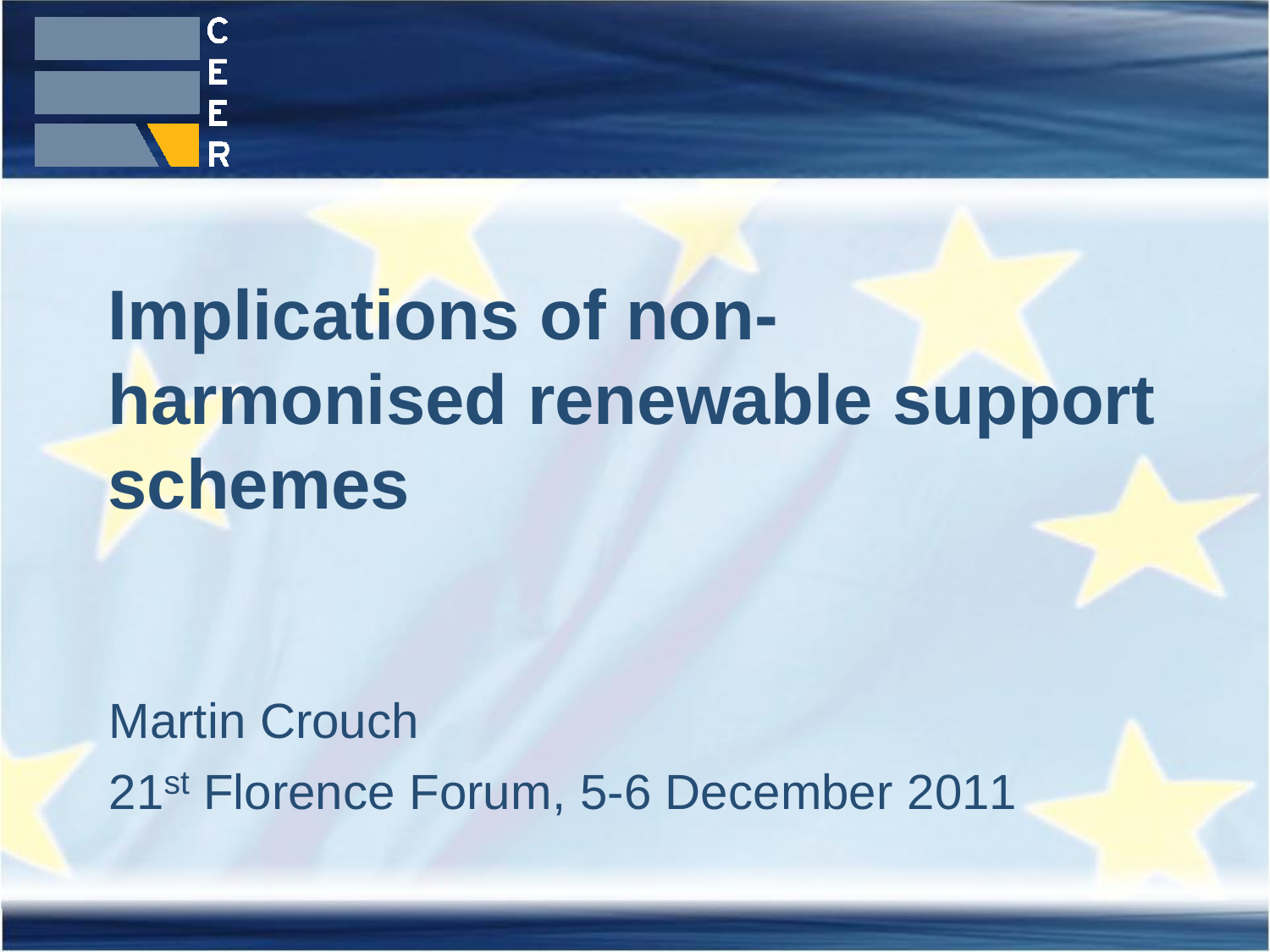



- What is not harmonised?
- What are the implications?
- CEER consultation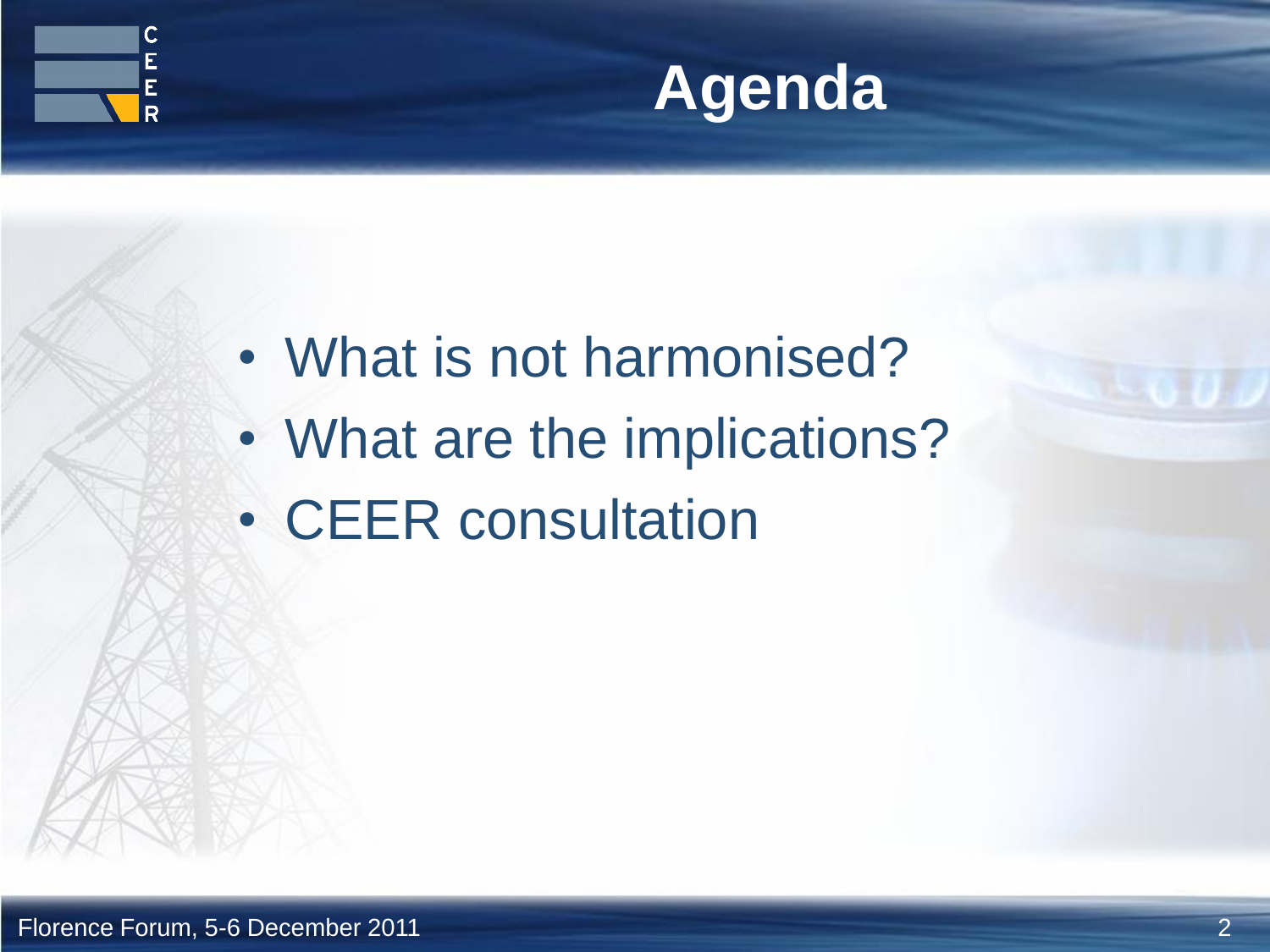

## **What is not harmonised?**

- RES support schemes
	- Differ by type (FIT vs certificate etc)
	- **Differ in scale**
	- Differ in stability
- Other (hidden?) subsidies or costs
	- Grid charges
	- Technical requirements, connection delays
	- Market rules (balance requirements, gate closure, etc.)
- Which matters most?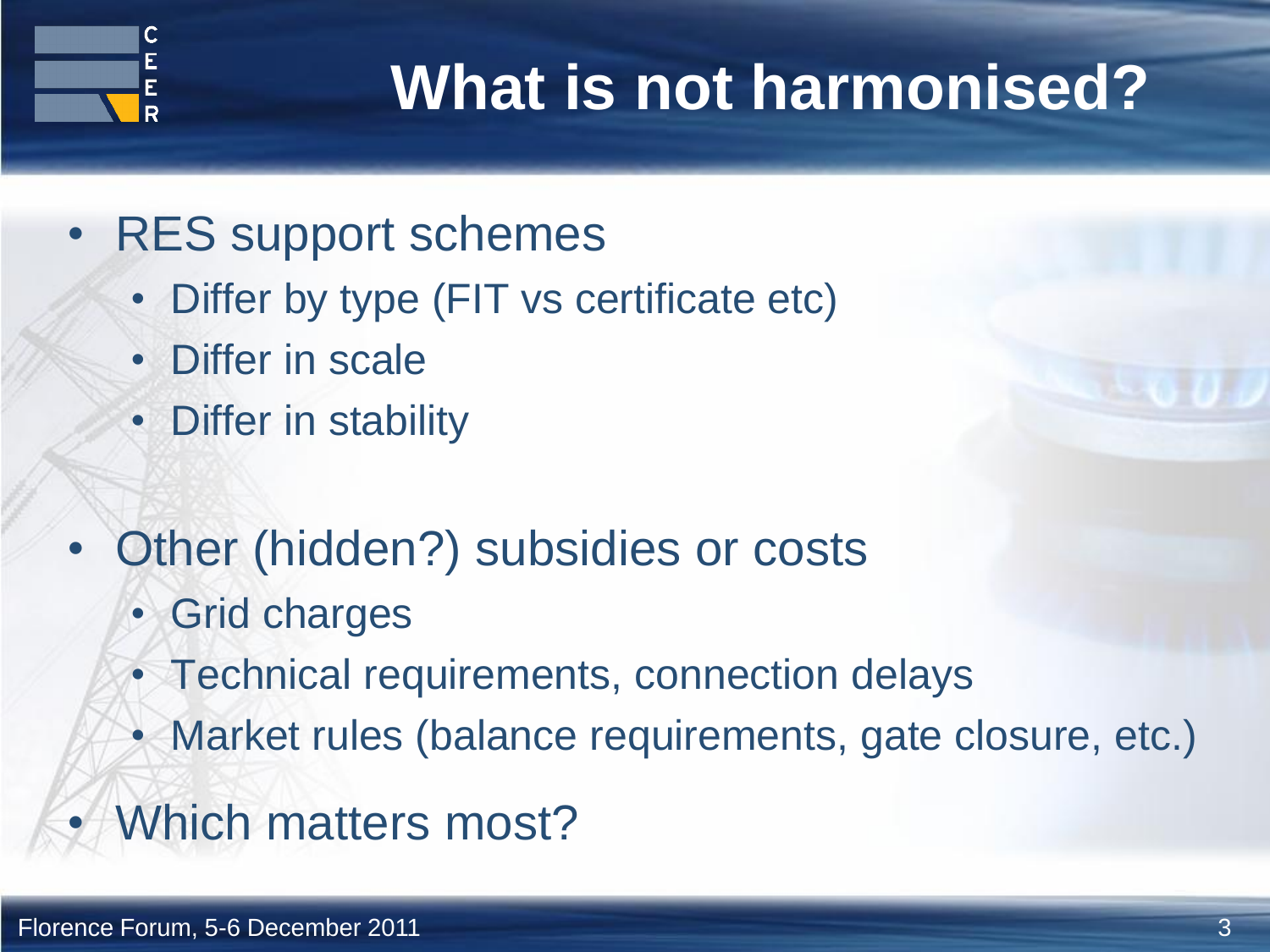



#### Florence Forum, 5-6 December 2011 4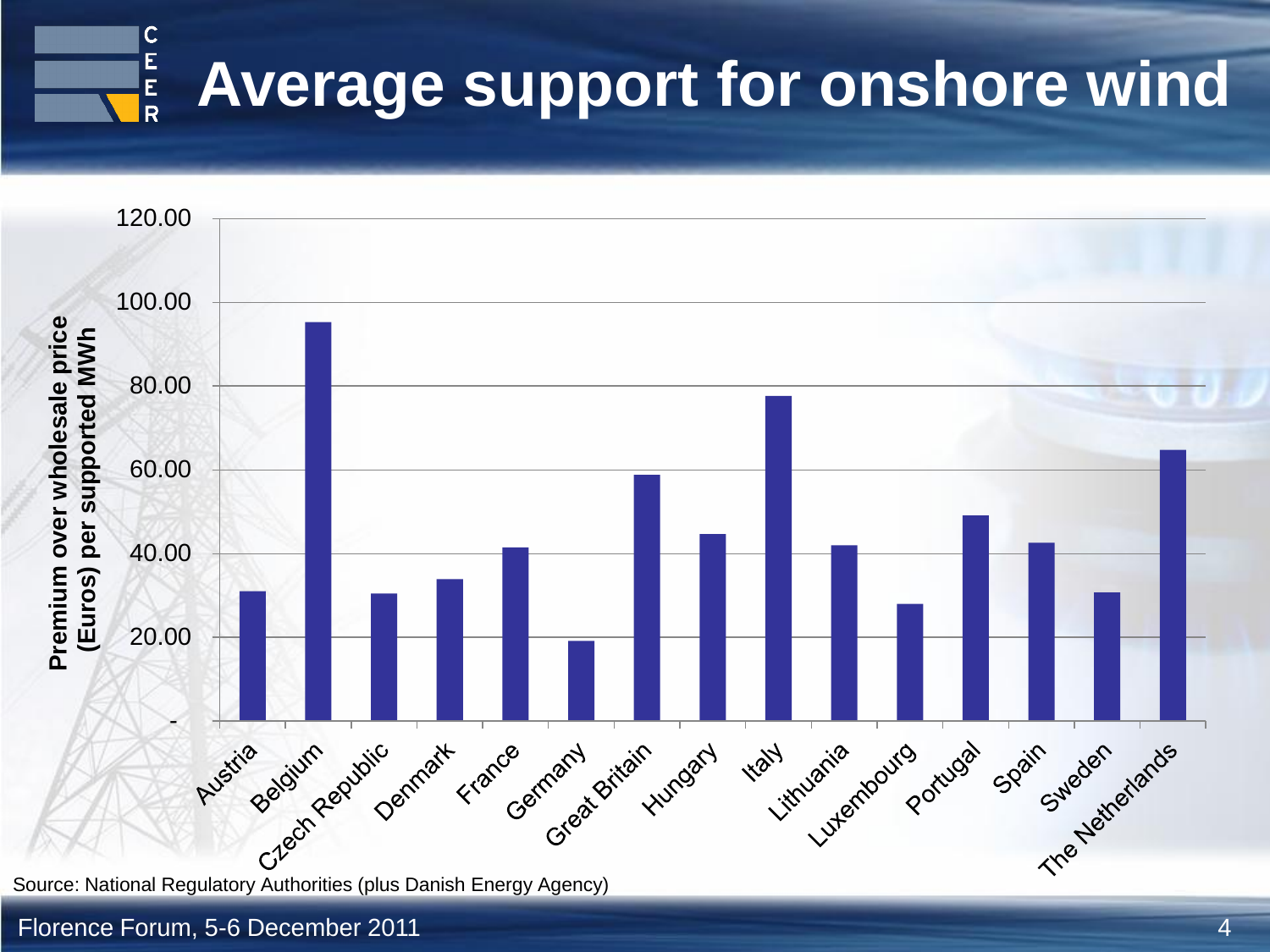

### **What are the implications?**

- National schemes can be attuned to national targets
- Impact on investment
	- Location based on support rather than resource/efficiency
- Impact on markets
	- Impact on prices affects trade (especially with market coupling)

• Mitigating measures – cooperation mechanisms?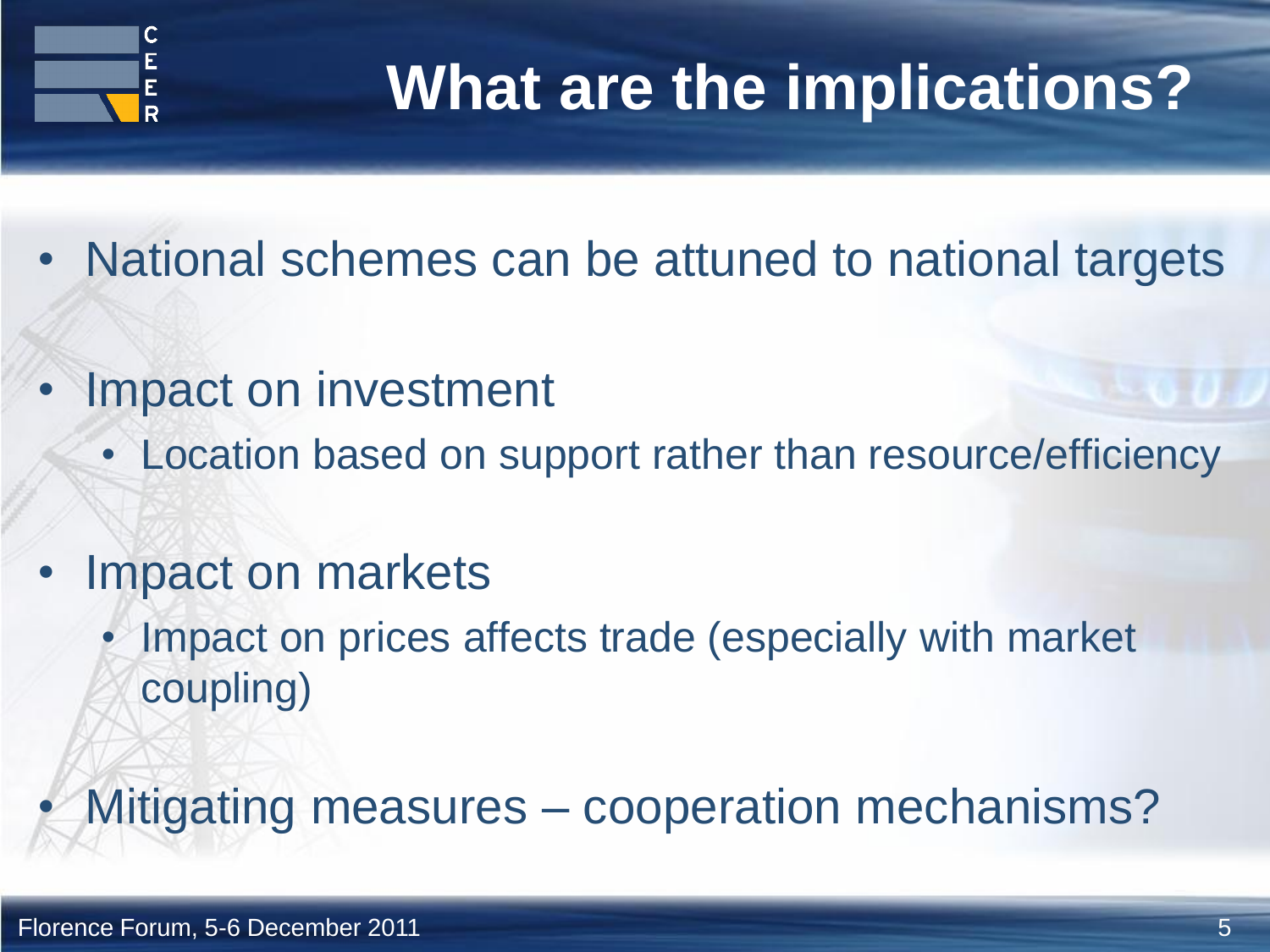

## **CEER public consultation**

- CEER public consultation launched 9 November 2011
- ... closes on 6 January 2012
- Initial feedback to be presented at the CEER conference on 25 January 2012
- The conclusions will feed into regulators' further work in this area and may be useful for the Commission's 2014 progress report on the Renewables Directive